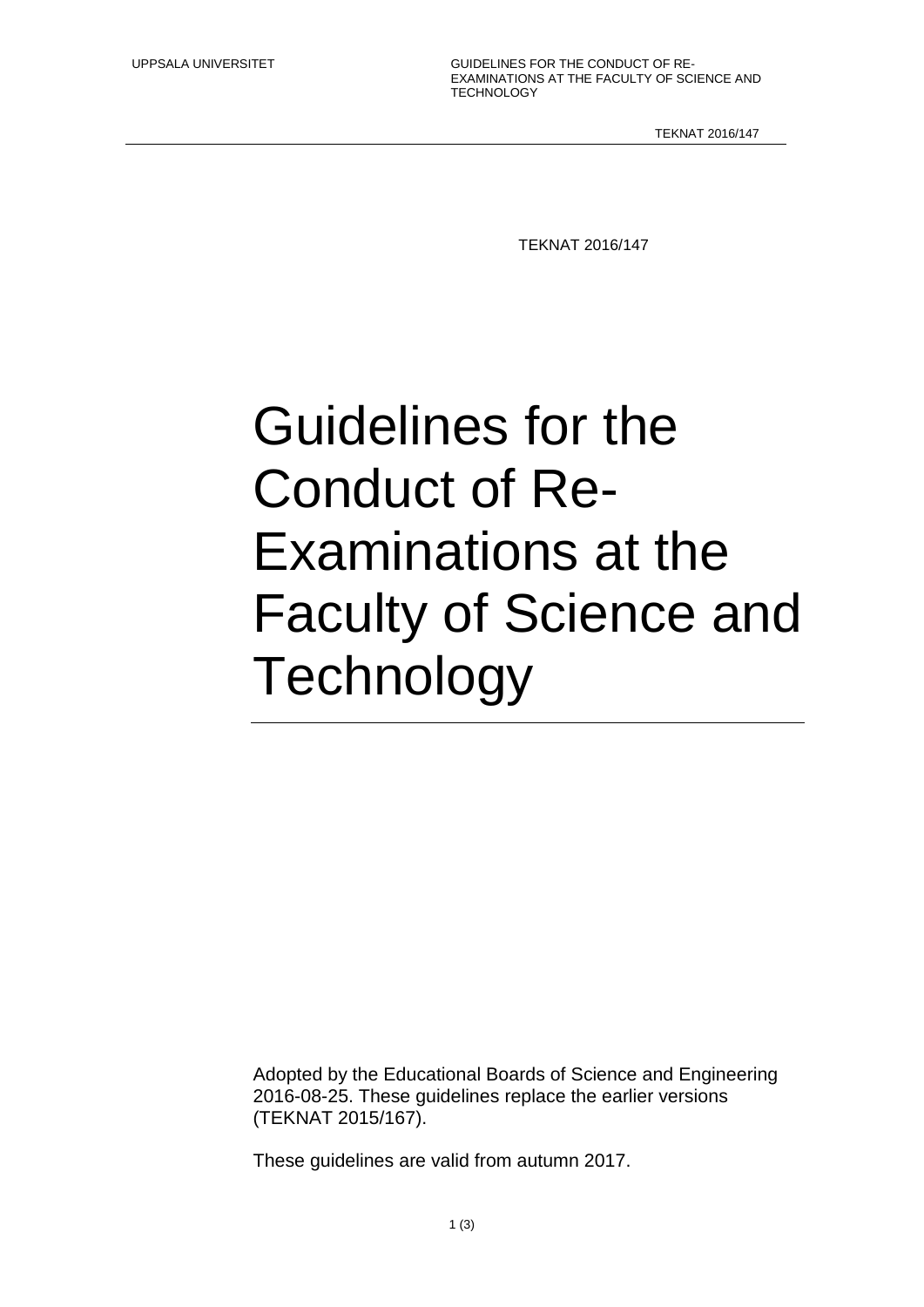## **Background**

The probability for a student to be in phase with the program is considerably reduced if the time of reexamination coincides with regular examinations: the more weekly examinations, the greater the risk that the students focus on a few courses instead of giving all the program courses the same priority. In addition, additional exams during the study periods take time from education, making the periods more difficult to schedule.

It is important to give the students the best chances to pass their examinations at the first occasion. It is important that the study periods are not too short and that the students can use as much time as possible to study for their regular examinations. For these reasons the re-examinations around the end of the year should take place before the regular examinations.

## **Guidelines**

Re-examinations must be offered in re-examination periods, i.e. a regular examination time cannot be substituted for a re-examination time. Regular examinations must not be placed in a re-examination period.

The day before the regular examination should, if possible, be non-scheduled.

Each examination shall be followed by at least two re-examinations per year, one of which will be offered in the re-examination period in August. Some courses have several course periods per year. The following table shows when re-examinations are provided (table 1). A department may choose to provide additional re-examination sessions. For courses extending over two periods, the table below refers to the period in which the examination occurs  $\mathbb{H}$ . The principle is that there should be a short amount of time between the regular examination session and the first re-examination session, while maintaining a reasonable workload for the departments. A re-examination directly after the regular examination has been avoided, as far as possible. In case of re-examinations in the examination period directly after the regular examinations, these examinations should be scheduled with the largest possible distance. The re-examination period around the end of the year take place before the regular examinations. The regular examinations around the end of the year should, if possible, be scheduled during the last days of the semester. Teaching ought to take place in January. These guidelines apply to both oral and written examinations.

**Table 1.** Re-examination periods. The markings in the period columns refer to the periods in which the examination is given.

|         | Period       | Period         | Period       | Period         | Re-exam- | $Re-$   | $Re-$   | Re-         |
|---------|--------------|----------------|--------------|----------------|----------|---------|---------|-------------|
|         | 1            | $\overline{2}$ | 3            | $\overline{4}$ | ination  | exam-   | exam-   | exam-       |
|         |              |                |              |                | December | ination | ination | ination     |
|         |              |                |              |                |          | Easter  | June    | August      |
| Time of | $\mathbf{x}$ |                |              |                | X        |         |         | $\mathbf X$ |
| course  |              |                |              |                |          |         |         |             |
| Time of |              | $\mathbf{x}$   |              |                |          |         | X       | X           |
| course  |              |                |              |                |          |         |         |             |
| Time of |              |                | $\mathbf{x}$ |                |          |         | X       | X           |
| course  |              |                |              |                |          |         |         |             |
| Time of |              |                |              | $\mathbf{X}$   |          | X       |         | X           |
| course  |              |                |              |                |          |         |         |             |
| Time of | $\mathbf X$  | $\mathbf X$    |              |                |          | X       |         | X           |
| course  |              |                |              |                |          |         |         |             |
| Time of |              |                | $\mathbf X$  | $\mathbf X$    | X        |         |         | X           |
| course  |              |                |              |                |          |         |         |             |